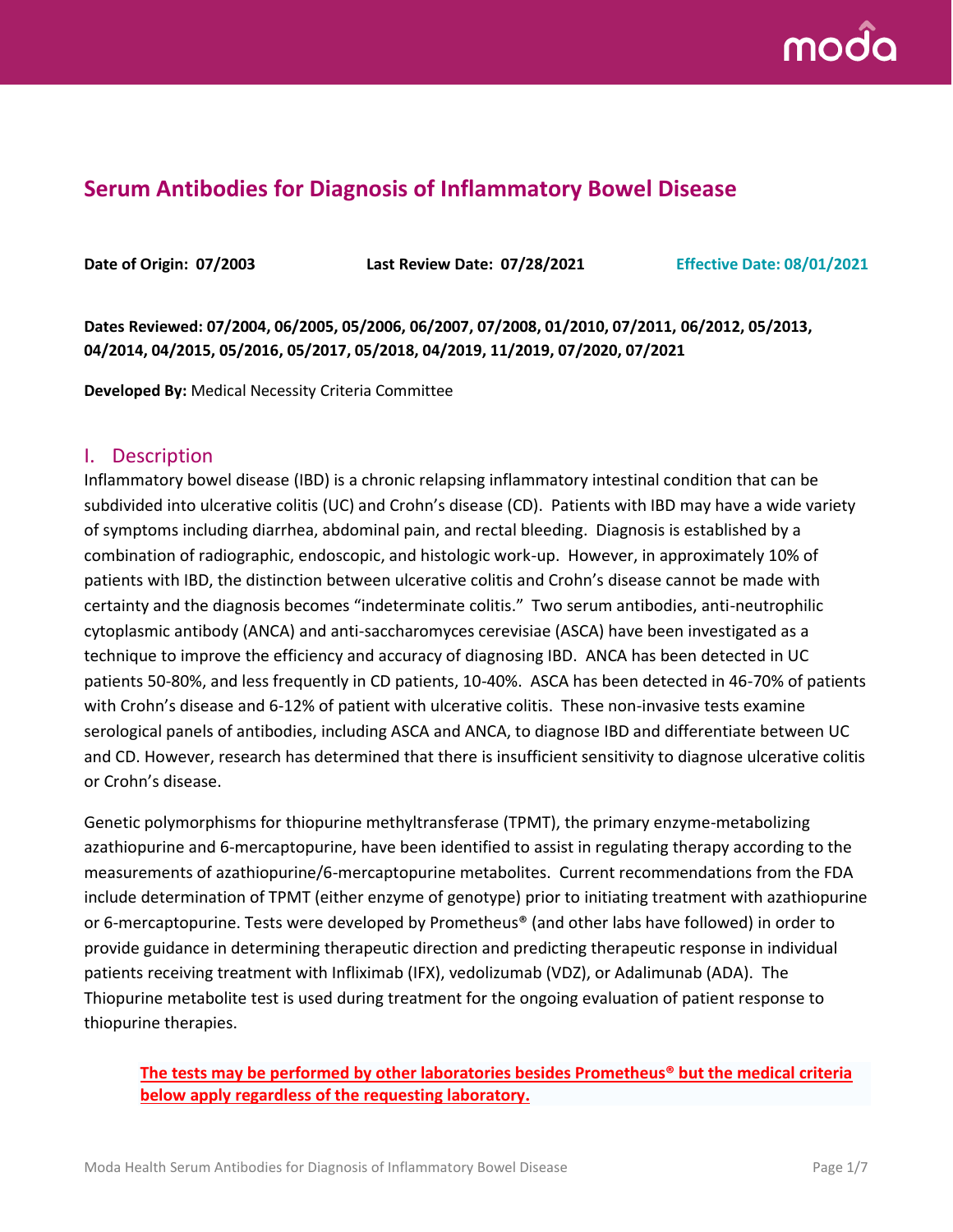## II. Criteria: CWQI HCS-0061

- A. Moda Health considers baseline TPMT genotype testing medically necessary in individuals with inflammatory bowel disease, for any of the following: \*\*\*Note – this test is covered for these indications one time during the patient's lifetime\*\*\*
	- a. To determine candidacy for thiopurine treatment prior to initiation of 6-Mercaptopurine (6- MP), or Azathiopurine (AZA), or thioguanine (6-TG)
	- b. In patients on thiopurine therapy with abnormal CBC results that do not respond to dose reduction
- B. Monitoring of thiopurine metabolite levels in individuals with inflammatory bowel disease is considered medically necessary for either of the following indications:
	- a. To measure blood levels in individuals suspected of having toxic responses to AZA and/or 6- MP (e.g., hepatotoxicity or myelotoxicity)
	- b. To measure drug levels in individuals who have not responded
- C. TPMT gene mutation assays and TPMT phenotypic assays are considered experimental and investigational for all other indications because their effectiveness for indications other than the one listed above has not been established.
- D. Analysis of the metabolite markers of azathioprine and 6-mercaptopurine, including 6 methylmercaptopurine ribonucleotides (6-MMRP) and 6-thioguanine nucleotides (6-TGN), is considered E and I in all other situations
- E. The following tests are considered experimental, investigational, or unproven to diagnose IBD, to distinguish UC from Crohn's, to manage IBD, and for all other indications because their effectiveness has not been established:
	- a. ASCA anti-Saccharomyces cerevisiae antibodies
	- b. ANCA anti-neutrophil cytoplasmic antibodies
	- c. ACCA anti-chitobioside carbohydrate antibodies
	- d. ALCA anti-laminaribioside carbohydrate antibodies
	- e. AMCA anti-mannobioside carbohydrate antibodies
	- f. Anti-C anti-chitin IgA
	- g. Anti-L anti-laminarin IgA
	- h. OmpC anti-outer membrane porin C antibodies
	- i. anti-Cbir1 anti-Cbir1 flagellin antibodies
	- j. 12 antibodies
- F. Anti-smooth muscle antibodies (ASMA) is considered experimental and investigational to diagnose inflammatory bowel disease or to distinguish ulcerative colitis from Crohn's disease because its effectiveness for these indications has not been established. \*\*\*Note: ASMA may be medically necessary to diagnose autoimmune hepatitis\*\*\*
- G. Fecal measurement of calprotectin is considered medically necessary for management of inflammatory bowel diseases and for distinguishing inflammatory bowel disease from irritable bowel syndrome
- H. Fecal measurement of calprotectin is considered experimental or investigational for other indications because its clinical value has not been established
- I. Fecal lactoferrin is medically necessary for distinguishing inflammatory bowel disease from irritable bowel syndrome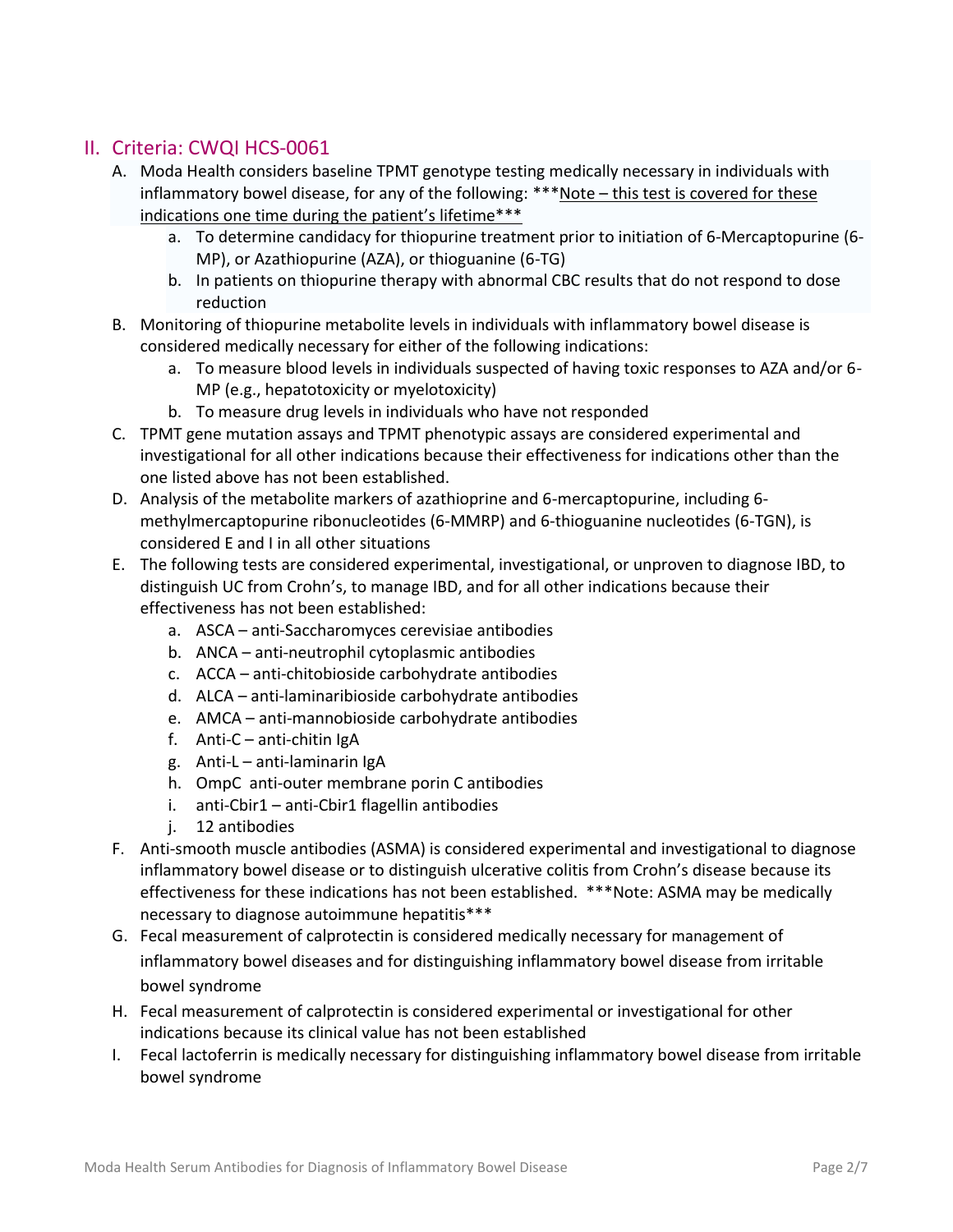- J. Fecal lactoferrin is considered experimental or investigational for evaluation of infectious diarrhea, Clostridium difficile infection, and all other indications
- K. Measurement of antibodies to any/all of the following, either alone or as a combination test is considered experimental or investigational
	- a. Infliximab (Remicade)
	- b. Humira (adalimumab)
	- c. Entyvio (vedolizumab)
	- d. Stelara (ustekinumab)
- L. In an individual receiving treatment with any medications, measurement of serum levels of any of the following, either alone or as a combination test is considered experimental or investigational
	- a. Infliximab (Remicade)
	- b. Humira (adalimumab)
	- c. Entyvio (vedolizumab)
	- d. Stelara (ustekinumab)
- M. Tests that are considered experimental or investigational for measurement of antibodies and/or serum levels include, but are not limited to:
	- a. Anser IFX (Remicade/infliximab),
	- b. Anser ADA (Humira/adalimumab),
	- c. Anser VDZ (Entyvio/vedolizumab),
	- d. Anser UST (Stelara/ustekinumab)

### III. Information Submitted with the Prior Authorization Request:

- 1. Chart notes and history and physical from ordering specialist
- 2. Results of colonoscopy and other diagnostic studies performed
- 3. Pathology report

# IV. CPT or HCPC codes covered when criteria requirements are met:

| <b>Codes</b>                                                                    | <b>Description</b>                                                                                                                                                                                                                          |  |
|---------------------------------------------------------------------------------|---------------------------------------------------------------------------------------------------------------------------------------------------------------------------------------------------------------------------------------------|--|
|                                                                                 | <b>TPMT</b>                                                                                                                                                                                                                                 |  |
| 81401                                                                           | TPMT genetics (Molecular pathology procedure, Level 2 (eg, 2-10 SNPs, 1 methylated<br>variant, or 1 somatic variant [typically using nonsequencing target variant analysis], or<br>detection of a dynamic mutation disorder/triplet repeat) |  |
| 81335                                                                           | TPMT (thiopurine S-methyltransferase) (e.g., drug metabolism), gene analysis, common<br>variants (e.g., $*2, *3$ )                                                                                                                          |  |
| 82657                                                                           | Enzyme activity in blood cells, cultured cells, or tissue, not elsewhere specified;<br>nonradioactive substrate, each specimen                                                                                                              |  |
| 82542                                                                           | Column chromatography, includes mass spectrometry, if performed (eg, HPLC, LC, LC/MS,<br>LC/MS-MS, GC, GC/MS-MS, HPLC/MS), non-drug analyte(s) not elsewhere specified,<br>qualitative or quantitative, each specimen                       |  |
| 6-thioguanine nucleotide (6-TGN) and 6-methylmercaptopurine nucleotide (6-MMPN) |                                                                                                                                                                                                                                             |  |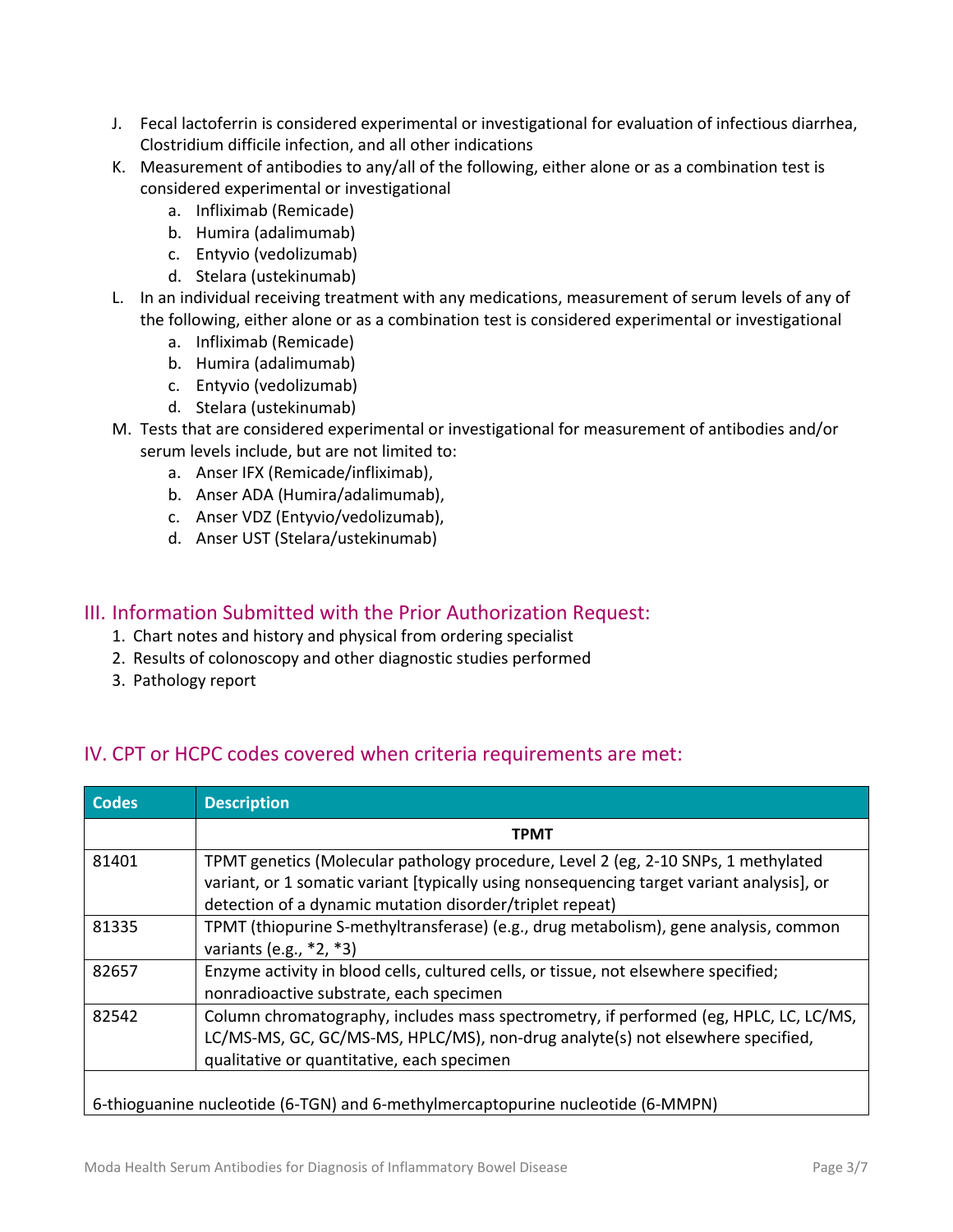| <b>Calprotectin, Fecal</b> |                                                                                    |  |  |
|----------------------------|------------------------------------------------------------------------------------|--|--|
| 83993                      | Calprotectin, fecal                                                                |  |  |
|                            |                                                                                    |  |  |
| Lactoferrin, Fecal         |                                                                                    |  |  |
| No specific                | Firmicutes and Bacteroidetes (F/B) ratio stool test, measurements of DNA, mRNA and |  |  |
| code                       | protein biomarkers                                                                 |  |  |
| 83630                      | Lactoferrin, fecal; qualitative                                                    |  |  |
| 83631                      | Lactoferrin, fecal; quantitative                                                   |  |  |

# V. CPT or HCPC codes NOT covered:

| <b>Codes</b>                                                                             | <b>Description</b>                                                                                                                                                                    |  |
|------------------------------------------------------------------------------------------|---------------------------------------------------------------------------------------------------------------------------------------------------------------------------------------|--|
| <b>TPMT</b>                                                                              |                                                                                                                                                                                       |  |
| 83789                                                                                    | Mass spectrometry and tandem mass spectrometry (e.g., MS, MS/MS, MALDI, MS-TOF,<br>QROF), non-drug analyst(s), not elsewhere specified, qualitative or quantitative, each<br>specimen |  |
| 86256                                                                                    | Fluorescent noninfectious agent antibody; titer, each antibody                                                                                                                        |  |
|                                                                                          | 6-thioguanine nucleotide (6-TGN) and 6-methylmercaptopurine nucleotide (6-MMPN)                                                                                                       |  |
| 80299                                                                                    | Quantification of therapeutic drug, not elsewhere specified                                                                                                                           |  |
| ACCA, ALCA, AMCA, Anti-C, Anti-L, ANCA, ASCA, OmpC, anti-Cbir-1, 12 antibodies, and ASMA |                                                                                                                                                                                       |  |
| 82397                                                                                    | Chemiluminescent assay                                                                                                                                                                |  |
| 83516                                                                                    | Immunoassay for analyte other than infectious agent antibody or infectious agent antigen,<br>qualitative or semi-quantitative; multiple step method                                   |  |
| 83518                                                                                    | Immunoassay for analyte other than infectious agent antibody or infectious agent antigen;<br>qualitative or semiquantitative, single step method (eg, reagent strip)                  |  |
| 83519                                                                                    | quantitative, by radioimmunoassay (eg, RIA)                                                                                                                                           |  |
| 83520                                                                                    | Immunoassay, analyte, quantitative; not otherwise specified                                                                                                                           |  |
| 86021                                                                                    | Antibody identification; leukocyte antibodies [ANCA antibodies]                                                                                                                       |  |
| 86255                                                                                    | Fluorescent noninfectious agent antibody; screen, each antibody                                                                                                                       |  |
| 86671                                                                                    | Antibody; fungus, not elsewhere specified                                                                                                                                             |  |
| 88350                                                                                    | Immunofluorescence, per specimen; each additional single antibody stain procedure (List<br>separately in addition to code for primary procedure)                                      |  |
| ANSER IFX; ANSER ADA; ANSER VDZ; ANSER UST                                               |                                                                                                                                                                                       |  |
| 84999                                                                                    | Unlisted chemistry procedure                                                                                                                                                          |  |
| 80299                                                                                    | Quantification of therapeutic drug, not elsewhere specified                                                                                                                           |  |
| 83516                                                                                    | Immunoassay for analyte other than infectious agent antibody or infectious agent antigen,<br>qualitative or semi-quantitative; multiple step method                                   |  |
| 83520                                                                                    | Immunoassay, analyte, quantitative; not otherwise specified                                                                                                                           |  |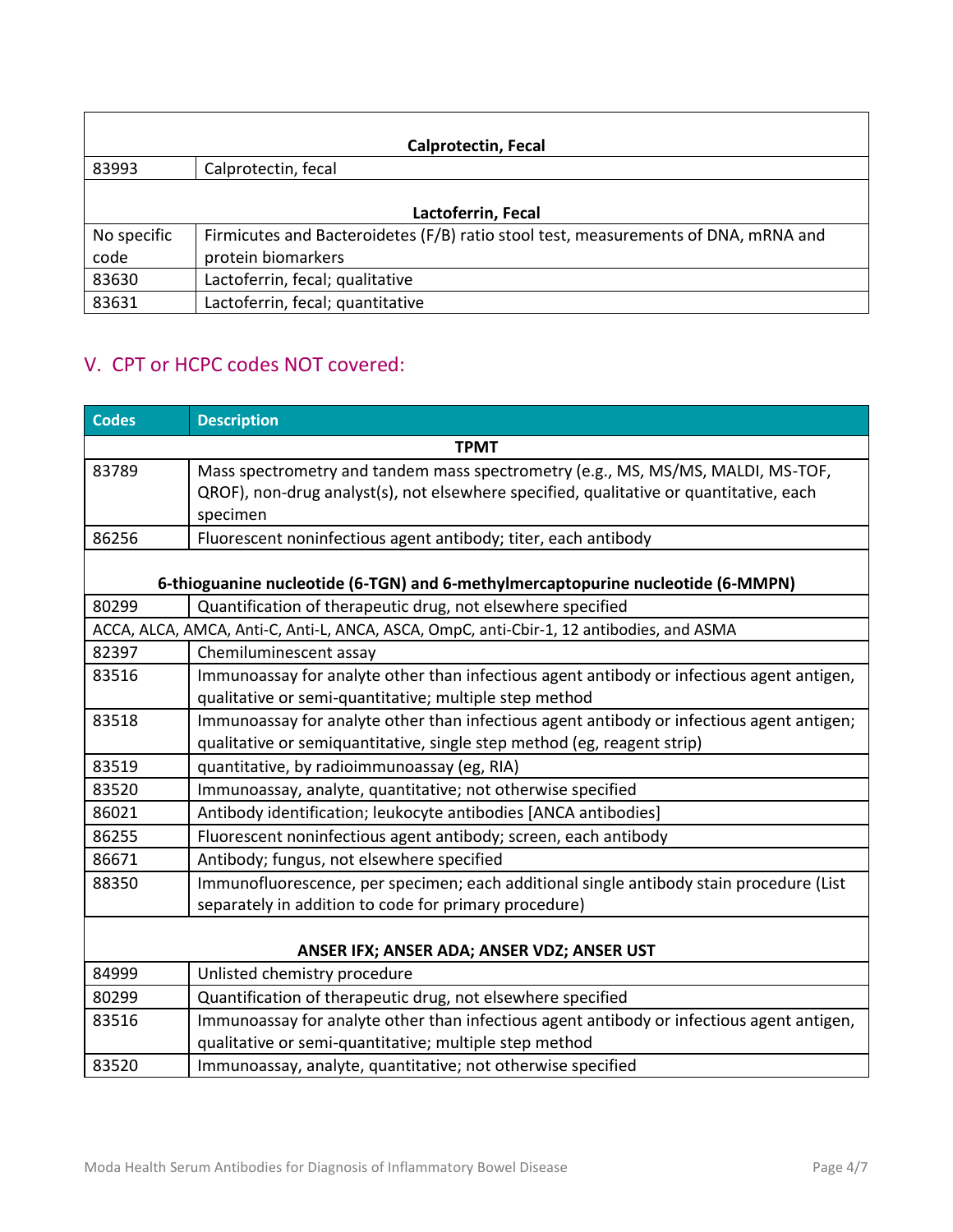| 86235 | Extractable nuclear antigen, antibody to, any method (e.g., nRNP, SS-A, SS-B, Sm, RNP, |
|-------|----------------------------------------------------------------------------------------|
|       | Sc170, J01), each antibody [measurement of anti-histone antibodies for monitoring      |
|       | infliximab therapy                                                                     |

### VI. Annual Review History

| <b>Review Date</b> | <b>Revisions</b>                                                           | <b>Effective Date</b> |
|--------------------|----------------------------------------------------------------------------|-----------------------|
| 05/2013            | Annual Review: Added table with review date, revisions, and effective      | 05/2013               |
|                    | date. Revised criteria to include criteria for approval of TPMT testing.   |                       |
| 04/2014            | Annual Review: Revised names of tests - added new tests from               | 04/14                 |
|                    | Prometheus considered E/I, added fecal calprotectin considered E/I         |                       |
| 04/2015            | Annual Review: Added test names from Prometheus and updated CPT            | 04/25/2015            |
|                    | codes covered and non-covered for each test.                               |                       |
| 05/2016            | Annual Review: Minor wording revisions - no change to criteria             | 05/25/2016            |
| 05/2017            | Annual Review: Revised wording for the non-covered tests                   | 05/24/2017            |
| 05/2018            | Annual Review: Added language tests may be performed by labs other         | 05/24/2018            |
|                    | than Prometheus. Removed fecal calprotectin for children 12 and under -    |                       |
|                    | no literature to support                                                   |                       |
| 04/2019            | Annual review - no changes                                                 | 05/01/2019            |
| 11/2019            | Updates & review: Criteria reviewed and updated to reflect indications     | 12/05/2019            |
|                    | required for coverage of TPMT genetic testing for IBD. Updated the list of |                       |
|                    | tests considered E&I, covered and non-covered codes                        |                       |
| 07/2020            | Annual Review: Fecal measurement of calprotectin is now considered for     | 08/01/2020            |
|                    | management of inflammatory bowel diseases in addition to                   |                       |
|                    | distinguishing inflammatory bowel disease from inflammatory bowel          |                       |
|                    | syndrome. Removed deleted code 82491                                       |                       |
| 07/31/2020         | Update: added code 82542                                                   |                       |
| 07/28/2021         | Annual Review: No content change                                           | 08/01/2021            |

## VII. References

- 1. Anand V, Russell AS, Tsuyuki R, Fedorak R. Perinuclear antineutrophil cytoplasmic autoantibodies and anti-Saccharomyces cerevisiae antibodies as serological markers are not specific in the identification of Crohn's disease and ulcerative colitis. Can J Gastroenterol. 2008 Jan;22(1):33-6.
- 2. Crohn's and Colitis Foundation of America website. Accessed on May 22, 2013 at: [www.ccfa.org.](http://www.ccfa.org/)
- 3. Differentiating between Crohn's disease and ulcerative colitis with anti-saccharomyces cerevisiae and anti-neutrophil cytoplasmic antibodies. May 2002. Accessed on May 22, 2013 at: [www.aruplab.com](http://www.aruplab.com/)
- 4. Dotan I. New serologic markers for inflammatory bowel disease diagnosis. Dig Dis. 2010;28(3):418- 423.
- 5. Dubinsky M, Ofman J, Urman M, Targan S, Seidman E. Clinical utility of serodiagnostic testing in suspected pediatric inflammatory bowel disease. Am J Gastroenterol. 2001 Mar;96(3):758-65.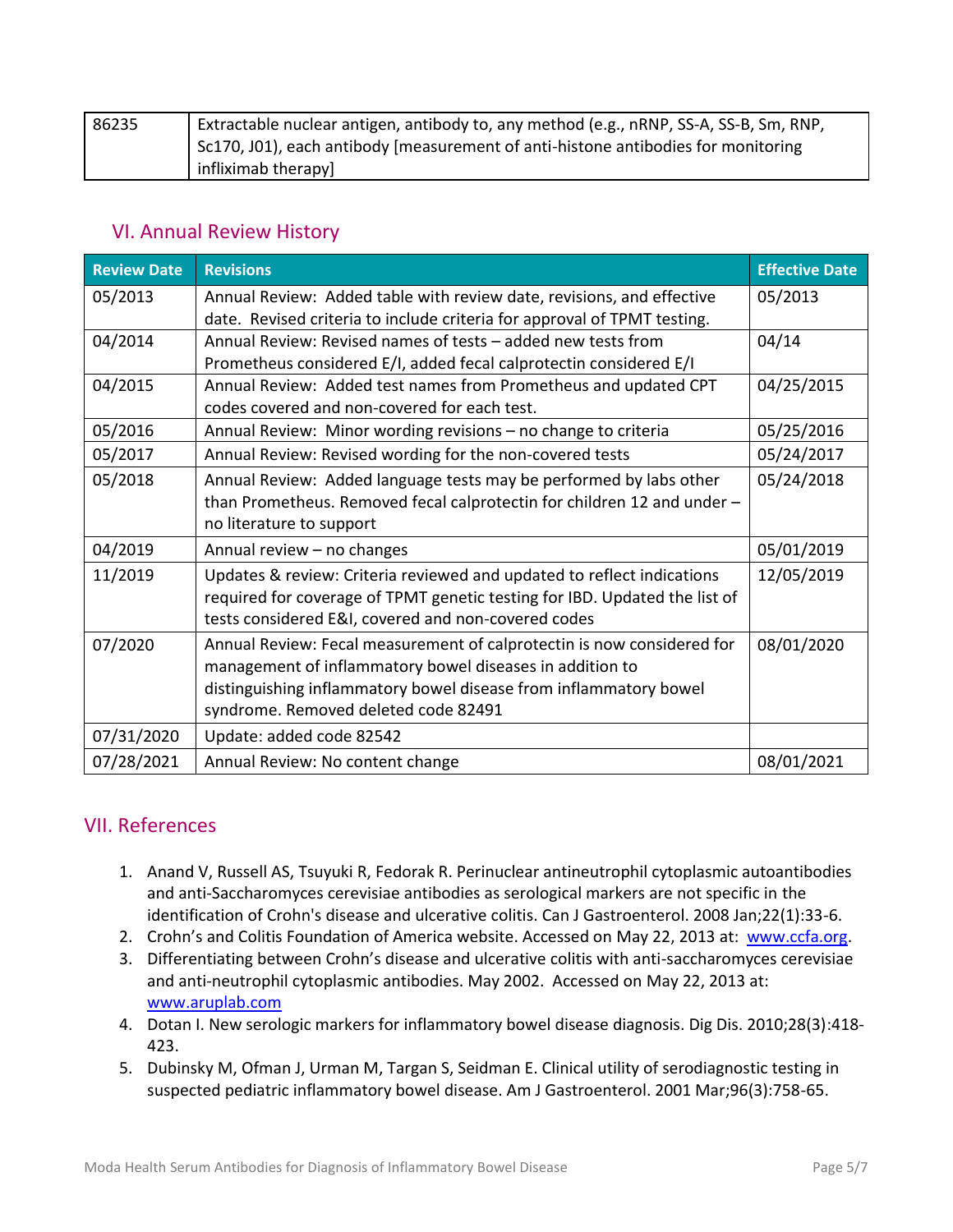- 6. Dubinsky MC, Lin YC, Dutridge D, Picornell Y, Landers CJ, Farrior S, et al., for the Western Regional Pediatric IBD Research Alliance. Serum immune responses predict rapid disease progression among children with Crohn's disease: immune responses predict disease progression. Am J Gastroenterol. 2006 Feb;101(2):360-7.
- 7. Dubinsky MC, Reyes E, Ofman J et al. A cost-effectiveness analysis of alternative disease management strategies in patients with Crohn's disease treated with azathioprine or 6 mercaptopurine. Am J Gastroenterol 2005; 100:2239–47
- 8. Gupta A, Derbes C, Sellin J. Clinical indications of the use of antineutrophil cytoplasmic antibodies and anti-Saccharomyces cerevisiae antibodies in the evaluation of inflammatory bowel disease at an academic medical center. Inflamm Bowel Dis. Oct 2005; 11(10):898-902.
- 9. Hanauer SB, Sandborn W. Management of Crohn's disease in adults. Am J Gastroenterol March 2001; 96(3):635-43.
- 10. Information provided by Prometheus Laboratories-IBD First Step, IBD Diagnostic System, Comparison of ANCA.
- 11. Israeli E, Grotto I, Gilburd B, et al. Anti-Saccharomyces cerevisiae and antineutrophil cytoplasmic antibodies as predictors of inflammatory bowel disease. Gut. Sept 2005; 54(9):1232-6.
- 12. Joossens S, Reinisch W, Vermeire S, et al. The value of serologic markers in indeterminate colitis: A prospective follow-up study. Gastroenterology. 2002; 122(5)1242-1247.
- 13. Kornbluth and Sachar. The practice parameters committee of the American College of
- 14. Landers CJ, Cohavy O, Misra R, et al. Selected loss of tolerance evidenced by Crohn's diseaseassociated immune responses to auto-and microbial antigens. Gastroenterology. 2002; 123(3):689- 99.
- 15. Lichtenstein GR, Hanauer SB, Sandborn WJ; American College of Gastroenterology Clinical Practice Guideline: Management of Crohn's Disease; [Am J Gastroenterol.](http://www.ncbi.nlm.nih.gov/pubmed/19174807) 2009 Feb;104(2):465-83
- 16. Linskens RK, Mallant-Hent RC, Groothuismink A, Bakker-Jonges LE, van de Merwe JP, Hooijkaas H, et al. Evaluation of serological markers to differentiate between ulcerative colitis and Crohn's disease: pANCA, ASCA and agglutinating antibodies to anaerobic coccoid rods. Eur J Gastroenterol Hepatol. 2002 Sep 01;14(9):1013-18.
- 17. Mokrowiecka A, Daniel P, Słomka M, et al. Clinical utility of serological markers in inflammatory bowel disease. Hepatogastroenterology. 2009;56(89):162-166.
- 18. Mow WS, Vasiliauskas EA, Ying-Chao L, et al. Association of antibody responses to microbial antigens and complications of small bowel Crohn's disease. Gastroenterol. 2004;126(2):414-424.
- 19. North American Society for Pediatric Gastroenterology, Hepatology, and Nutrition; Colitis Foundation of America, Bousvaros A, Antonioli DA, Colletti RB, et al. Differentiating ulcerative colitis from Crohn disease in children and young adults: Report of a working group of the North American Society for Pediatric Gastroenterology, Hepatology, and Nutrition and the Crohn's and Colitis Foundation of America. J Pediatr Gastroenterol Nutr. 2007;44(5):653-674.
- 20. Overuse of serological testing for inflammatory bowel disease. Mayo Clinic Communique´. September 2006;31(9).
- 21. Peeters M, Joossens S, Vermeire S, et al. Diagnostic value of anti-Saccharomyces cerevisiae and antineutrophil cytoplasmic autoantibodies in inflammatory bowel disease. American Journal of Gastroenterology. March 2001; 96(3):730